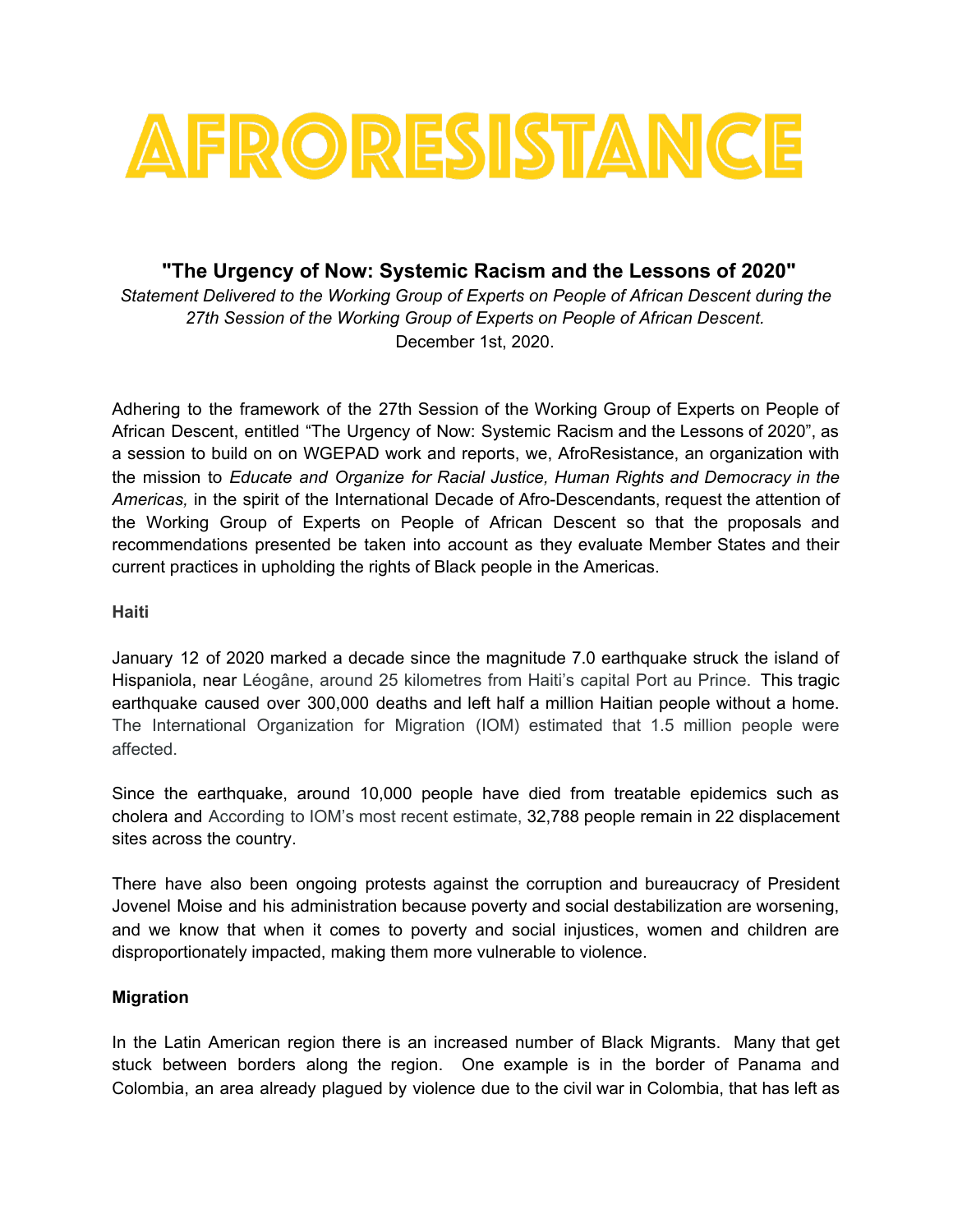estimated 220,000 dead, 25,000 disappeared, and 5.7 million displaced over the last half century. Presently there are currently over 400 women, many with children, and many pregnant at the border at this moment. Most of the migrants currently are from Haiti, Brasil, Angola and the Democratif Republic of Congo.

In the current situation with Covid-19, many of these migrants have contracted the virus, which has made migration, especially on state borders such were Migrant camps have been set up without much access to tests, public health services, hospitals and proper care and insolation from everyone else, a even more dangerous journey.

### **Human Rights Defenders**

Attacks against community leaders, human rights defenders, especially Black and indigenous women, have been exacerbating during the COVID-19 pandemic.

In the entire Pacific region of Colombia there is a grave crisis of human rights violations. This has to do with political and economic actors that want to gain access to the natural resources, including water, forests, gold and all other resources. I would like to mention here Clemencia Carabalí Rodallega and Francia Marquez Mina, two of many Black Colombian Human Rights defenders, who have survived both recent and multiple attacks. Black Women Human Rights defenders in Colombia describe the situation as part of a long history of genocide committed in the region that started more than 500 years ago.

In the field of reproductive justice, Black Women and Girls have been facing public attacks led by alliances between political parties, conservative civil society organisations and religious groups. Women advocating for access to reproductive health, to sexual education and for the rights of LGBTIQ persons have been targeted by campaigns on social media, and death threats. They have been called "feminazi terrorists", "promoters of gender ideology", and "people against God's". The covid-19 situation has also been used by many governments to advance laws and policies that restrict access to reproductive justice services.

#### **Violence against women and girls**

As we are fighting the COVID-19 pandemic and its negative impact on women and girls, especially Black women and girls, a pandemic of femicide and gender-based violence is taking the lives of women and girls everywhere as well as in the Latin America region.

The season also sees the rising of another form of violence against women: the political femicide, term elaborated by Renata Souza, a Black Brazilian politician, after the assassination of Marielle Franco to define the intersecting form of violence suffer by Marielle as well as many Black women human rights defenders that challenge local power dynamics and run for goverment positions.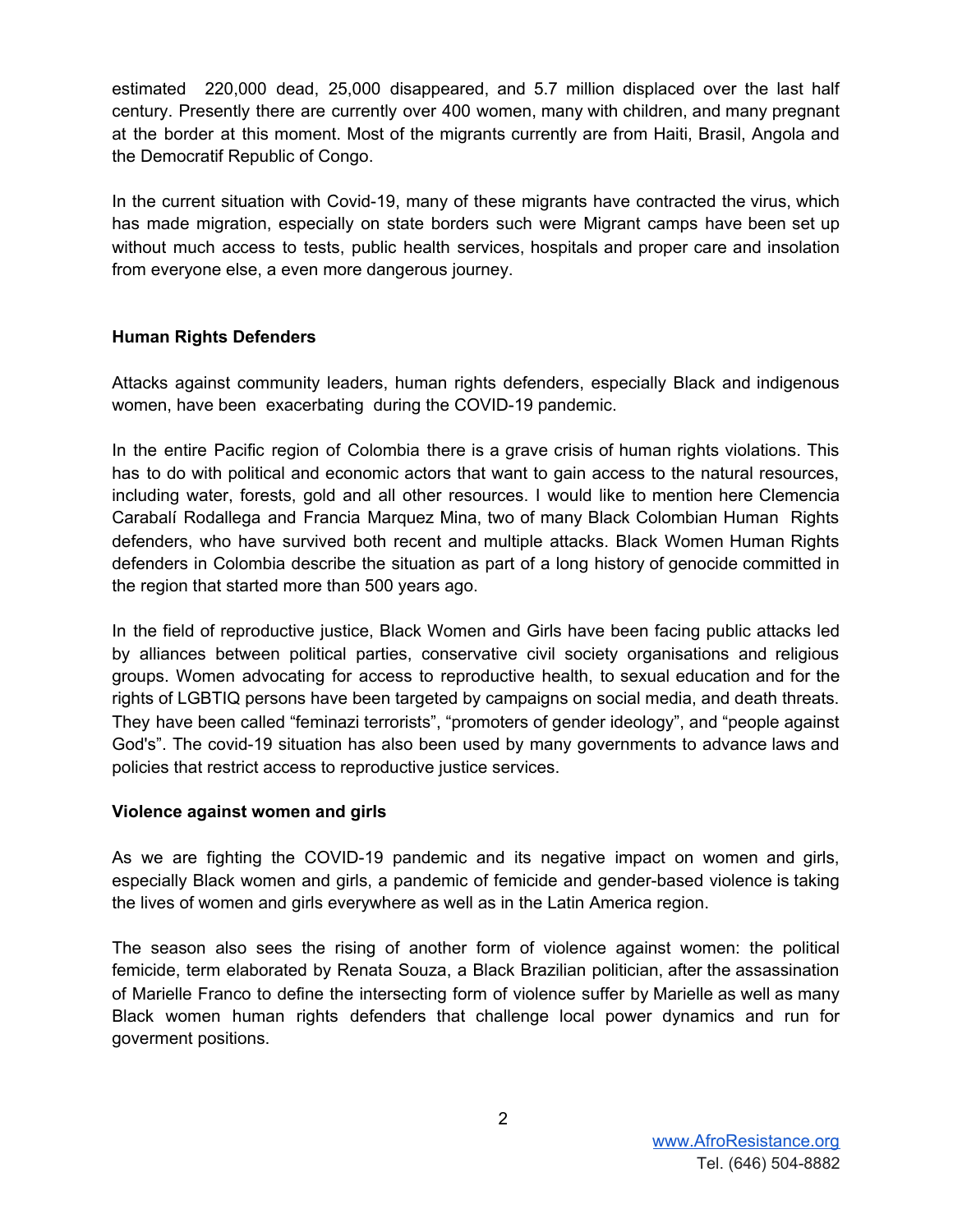#### **Violence Against Black Youths**

I would like to mention João Alberto Silveira Freitas, who was beaten to death by private security guards outside Carrefour, a grocery store in Porto Alegre, sparking a series of protests around Brazil. For more than 500 years, we are saying Black Lives Matter.

Under Covid-19 there has been an increased killing of Black Youths, both at the hands of the state, as well as by other armed groups in the Americas.

#### **Justice for Miguel Otavio**

Mirtes, a Black woman from Recife, Brazil, lives in one of the 4 Brazilian states that includes domestic workers becoming essential workers during the covid-19 pandemic. The states determined that domestic workers should work even during the city lockdown. "Its cruelty, because quarantine should not be a privilege, says Luiza Batista, the president of the national domestic workers union.

Mirtes has a brilliant and full of life 5 years-old boy, Miguel Otavio. Since there is a lockdown, schools are closed so Mirtes has no choice but to take Miguel to her work. They arrive at the rich part of the city,an hour's ride away by bus and Mirtes starts doing her activities, serving the rich white Brazilian elite. The boss asks Mirtes to take the dog for a walk, since she is having a manicure.

Mirtes had just returned from the walk, when she saw her five-year-old on the ground, dying.

What happened between those minutes?

Miguel started asking for his mother and tried to look for her. He goes to the elevator, where the boss hits the 9th floor button and walks away. Miguel fell from the 9th floor and is now dying in front of her mother.

"She killed my dreams,". "She ended my life." "The rest of my life without my son", "She did not have patience to take care of him" Mirtes said.

"I dedicated 6 years of my life to their children, she could not dedicate 10 minutes to my grandchild, Miguel" said Marta, Miguel's grandmother.

Tomorrow is the 6th month anniversary of Miguel's death. His mother Mirtes that could not be here speaking today, are currently preparing for the first audience of the case. So, today, I want to tell her: Mirtes, we also claim Justice for Miguel.

Miguel has a mother and her name is Mirtes Souza! Remember this name, history will be made by this Black woman.

This is a story of historical racism, inequality and the impacts of covid-19 on the lives of Black people.

In Brazil, there are more than 6 million domestic workers, 95% of them are women, 64% of them are Black women. Remnants of a never completed abolition process.

It's not a coincidence that the first fatal victim of covid-19 was a domestic worker in Brazil. Her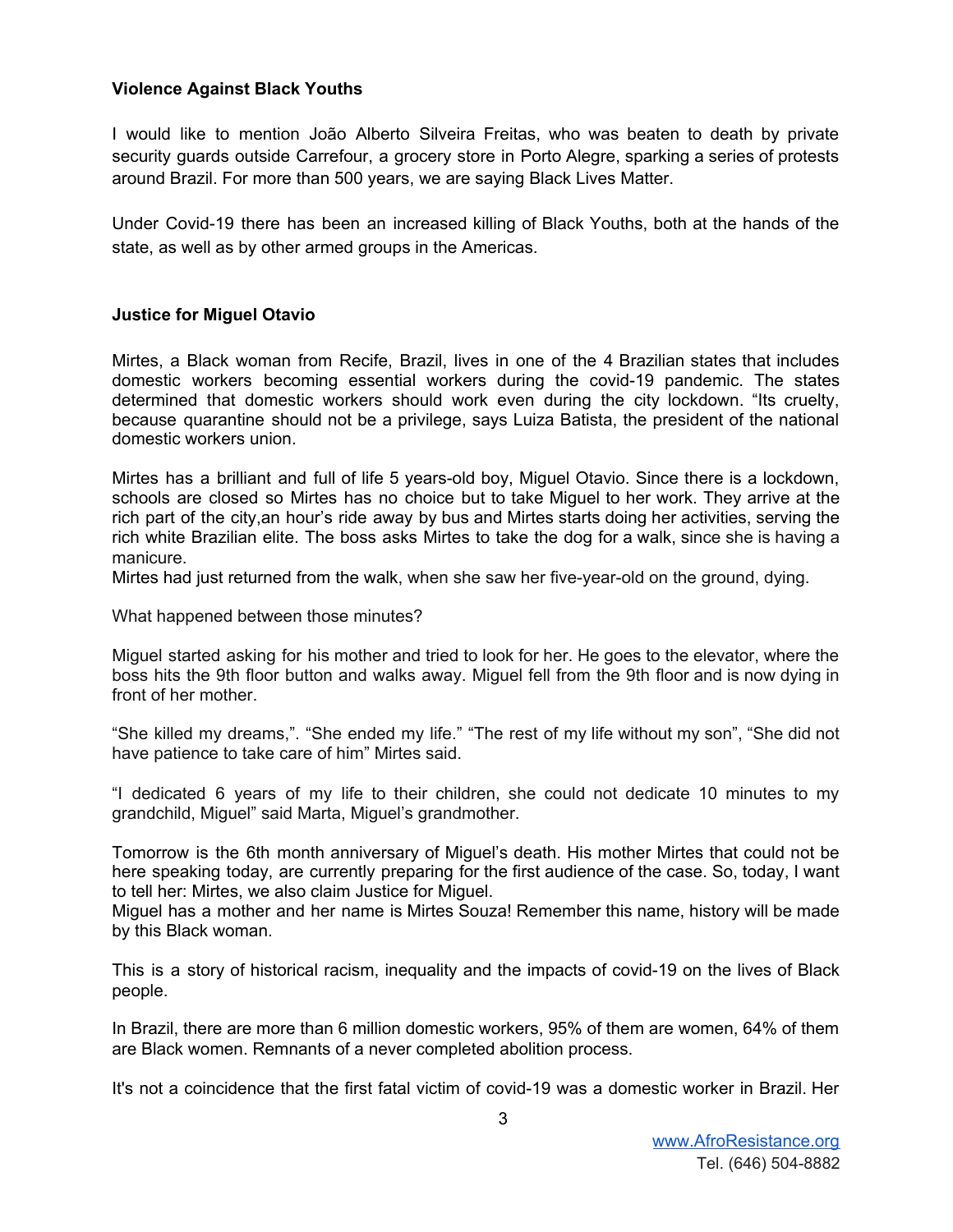employers had just arrived from Italy, they did the test and they knew they probably got covid but they did not inform the worker.

Today, Brazil has more than 6 million cases and 170 thousand people died. However, state violence persists and actually increased during the covid-19 pandemic. The Black movement in Brazil had to go to the supreme court to demand the paralyzation of special police forces operations in the favelas.

To finalize, I would like to say the names of many children victims of police brutality and state terror:

**Jenifer Cilene Gomes, 11 anos, Presente Kauan Peixoto, 12 anos, Presente, Kauã Rosario, 11 anos, Presente. Kauê Ribeiro, 11 anos, Presente Ágatha Vitória Sales Félix, 8 anos, Presente Kethellen Umbelino de Oliveira Gomes, 5 anos, Presente João Pedro Matos Pinto, 14 anos, Presente Ítalo Augusto, 7 anos, Presente**

**AND**

**Miguel Otávio Santana da Silva, 5 anos, Presente!**

**Statement delivered by**

**Ana Paula Barreto Program Director AfroResistance**